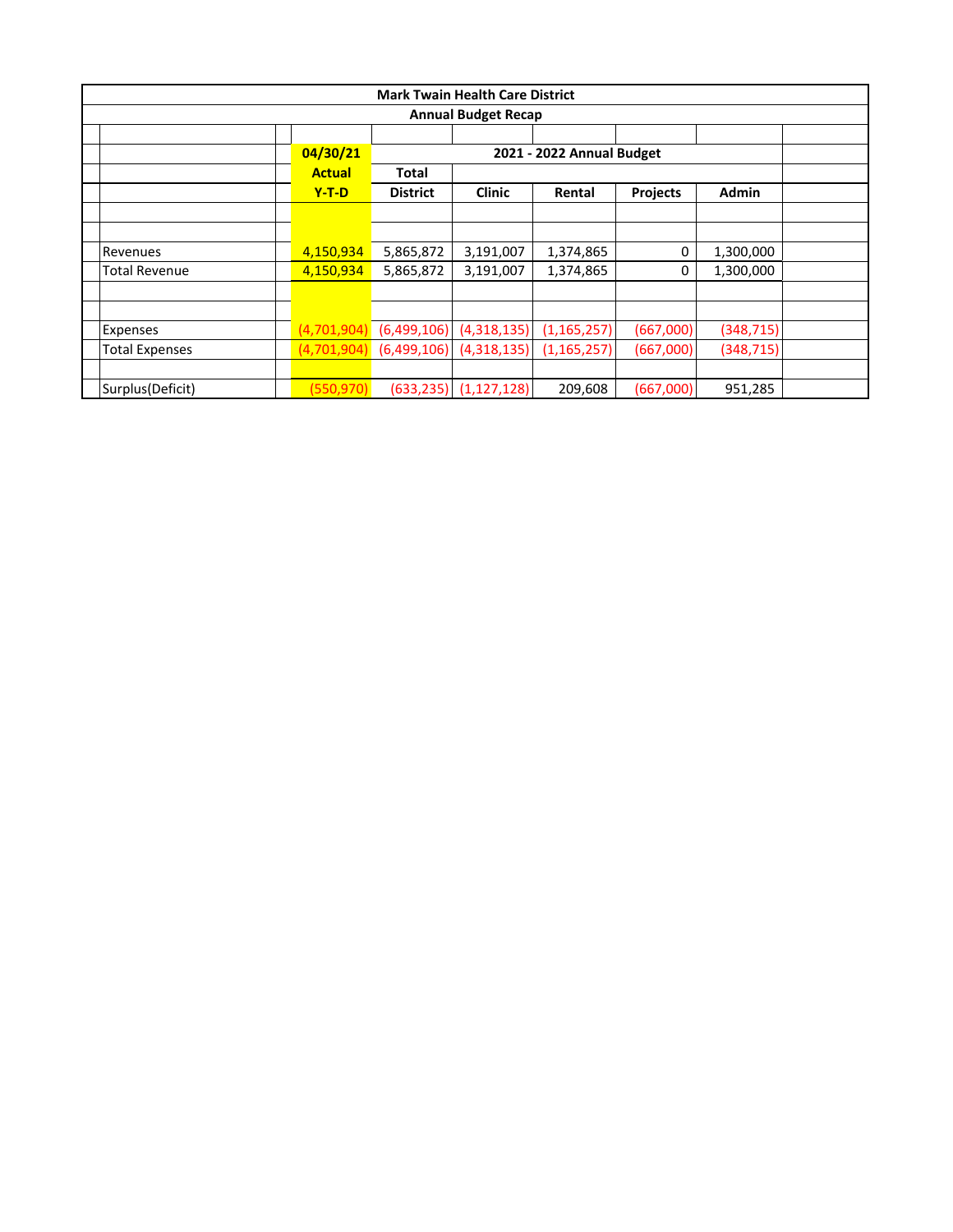| <b>Mark Twain Health Care District</b> |                                                   |               |                                     |                       |               |               |              |           |
|----------------------------------------|---------------------------------------------------|---------------|-------------------------------------|-----------------------|---------------|---------------|--------------|-----------|
|                                        | <b>Direct Clinic Financial Projections</b>        |               |                                     |                       |               |               |              |           |
|                                        |                                                   |               |                                     |                       |               |               |              |           |
|                                        |                                                   |               |                                     | <b>VSHWC</b>          |               |               |              | 4/30/2021 |
|                                        |                                                   |               |                                     |                       |               | 2020 - 2021   |              |           |
|                                        |                                                   |               | 2019/2020 2020/2021 2021/2022 Month |                       |               | <b>Actual</b> | Actual       | Actual    |
|                                        |                                                   | <b>Actual</b> | <b>Budget</b>                       | <b>Budget</b> to-Date |               | Month         | $Y-T-D$      | vs Budget |
|                                        | 4083.49 Urgent care Gross Revenues                | 1,170,321     | 4,674,075                           | 5,013,050             | 3,895,063     | 381,600       | 2,131,853    | 45.61%    |
|                                        | 4083.60 Contractual Adjustments                   | (953, 773)    | (1,087,124)                         | (1,848,793)           | (905, 937)    | (230, 157)    | (615, 982)   |           |
|                                        | Net Patient revenue                               | 216,548       | 3,586,951                           | 3,164,257             | 2,989,126     | 151,443       | 1,515,871    | 42.26%    |
|                                        |                                                   |               |                                     |                       |               |               |              |           |
|                                        | 4083.90 Flu shot, Lab income, physicals           |               | 1,000                               | 1,000                 | 833           |               |              | 0.00%     |
|                                        | 4083.91 Medical Records copy fees                 |               | 750                                 | 750                   | 625           |               |              | 0.00%     |
|                                        | 4083.92 Other - Plan Incentives                   |               | 30,000                              | 25,000                | 25,000        |               |              | 0.00%     |
|                                        |                                                   |               | 31,750                              | 26,750                | 26,458        | $\mathbf{0}$  | $\mathbf{0}$ | 0.00%     |
|                                        | <b>Total Other Revenue</b>                        | 216,548       | 3,618,701                           | 3,191,007             | 3,015,584     | 151,443       | 1,515,871    | 41.89%    |
|                                        |                                                   |               |                                     |                       |               |               |              |           |
|                                        | 7083.09 Other salaries and wages                  | (648, 607)    | (1,008,540)                         | (1,503,975)           | (840, 450)    | (83, 531)     | (857, 055)   | 84.98%    |
|                                        |                                                   |               |                                     |                       |               |               |              |           |
|                                        | 7083.10 Payroll taxes                             | (53, 339)     | (78, 666)                           | (108, 979)            | (65, 555)     | (7,064)       | (66, 123)    | 84.06%    |
|                                        | 7083.12 Vacation, Holiday and Sick Leave          |               | (9,077)                             | (90, 239)             | (7, 564)      |               |              | 0.00%     |
|                                        | 7083.13 Group Health & Welfare Insurance          | (31, 164)     | (49, 982)                           | (169, 346)            | (41, 652)     | (14, 757)     | (111, 128)   | 222.34%   |
|                                        | 7083.14 Group Life Insurance                      |               | (1,614)                             |                       | (1, 345)      |               |              | 0.00%     |
|                                        | 7083.15 Pension and Retirement                    |               | (25, 214)                           | (1,987)               | (21, 012)     |               | (632)        | 2.51%     |
|                                        | 7083.16 Workers Compensation insurance            | (13, 597)     | (10,085)                            | (15,040)              | (8,404)       |               | (16, 697)    | 165.56%   |
|                                        | 7083.18 Other payroll related benefits            |               | (1, 513)                            | (376)                 | (1, 261)      |               |              | 0.00%     |
|                                        | <b>Total taxes and benefits</b>                   | (98, 100)     | (176, 151)                          | (385, 967)            | (146, 793)    | (21, 821)     | (194, 580)   | 110.46%   |
|                                        | <b>Labor related costs</b>                        | (746, 706)    | (1, 184, 691)                       | (1,889,942)           | (987, 243)    | (105, 352)    | (1,051,635)  | 88.77%    |
|                                        |                                                   |               |                                     |                       |               |               |              |           |
|                                        | 7083.05 Marketing                                 | (7,096)       |                                     | (1,500)               |               |               | (1,524)      |           |
|                                        | 7083.20 Medical - Physicians                      | (607, 191)    | (905, 244)                          | (970, 115)            | (754, 370)    | (76,098)      | (586, 106)   | 64.75%    |
|                                        | 7083.22 Consulting and Management fees            | (261, 571)    | (75,000)                            | (35,000)              | (62,500)      | (1, 531)      | (69, 882)    | 93.18%    |
|                                        | 7083.23 Legal - Clinic                            | (27,900)      | 0                                   | (15,000)              |               |               | 1,258        | 0.00%     |
|                                        | 7083.25 Registry Nursing personnel                |               | (3,000)                             | $\mathbf{0}$          | (2,500)       |               |              | 0.00%     |
|                                        | 7083.26 Other contracted services                 | (65, 565)     | (126, 907)                          | (100,000)             | (105, 756)    | (21, 286)     | (143, 495)   | 113.07%   |
|                                        | 7083.29 Other Professional fees                   | (11, 199)     | (80, 932)                           | (10,000)              | (67, 443)     | (7, 135)      | (15, 271)    | 18.87%    |
|                                        | 7083.36 Oxygen and Other Medical Gases            | (533)         | (3,703)                             | (1,200)               | (3,086)       | (35)          | (916)        | 24.72%    |
|                                        | 7083.38 Pharmaceuticals                           |               | (139, 504)                          | (40,000)              | (116, 253)    |               |              | 0.00%     |
|                                        | 7083.41 Other Medical Care Materials and Supplies | (141, 544)    | (25, 714)                           | (80,000)              | (21, 428)     | (17, 412)     | (187, 189)   | 727.97%   |
| 7083.44 Linens                         |                                                   |               | (1,200)                             | $\mathbf{0}$          | (1,000)       |               |              | 0.00%     |
|                                        | 7083.48 Instruments and Minor Medical Equipment   |               | (24, 248)                           | (20,000)              | (20, 207)     |               |              | 0.00%     |
|                                        | 7083.74 Depreciation - Equipment                  |               | (150, 476)                          | $\mathbf 0$           | (125, 397)    |               |              | 0.00%     |
|                                        | 7083.45 Cleaning supplies                         |               | (47, 578)                           | 0                     | (39, 648)     |               |              | 0.00%     |
|                                        | 7083.62 Repairs and Maintenance Grounds           | (1, 122)      | (8, 104)                            | (5,000)               | (6, 753)      |               |              | 0.00%     |
|                                        | 7083.72 Depreciation - Bldgs & Improvements       |               | (311, 017)                          | (560,000)             | (259, 181)    |               |              | 0.00%     |
|                                        | 7083.80 Utilities - Electrical, Gas, Water, other | (53, 232)     | (95,083)                            | (80,000)              | (79, 236)     | (6,939)       | (74, 665)    | 78.53%    |
|                                        | 8870.00 Interest on Debt Service                  | (158, 161)    | (257, 355)                          | (190,000)             | (214, 463)    |               | (435, 495)   | 169.22%   |
| 7083.43 Food                           |                                                   | (935)         | (2,000)                             | (2,000)               | (1,667)       |               | (893)        | 44.64%    |
|                                        | 7083.46 Office and Administrative supplies        | (30,108)      | (15, 428)                           | (15,000)              | (12, 857)     | (3,673)       | (53, 377)    | 345.97%   |
|                                        | 7083.69 Other purchased services                  | (50,362)      | (232,076)                           | (229, 727)            | (193, 397)    | (1, 372)      | (68, 593)    | 29.56%    |
|                                        | 7083.81 Insurance - Malpractice                   | (8, 814)      | (16, 854)                           | (25,000)              | (14, 045)     |               |              | 0.00%     |
|                                        | 7083.82 Other Insurance - Clinic                  | (23, 332)     | (31, 102)                           | (1,050)               | (25, 918)     | (2,089)       | (41, 651)    | 0.00%     |
|                                        | 7083.83 Licenses & Taxes                          |               | (1,500)                             | (1,500)               | (1,250)       |               |              |           |
|                                        | 7083.85 Telephone and Communications              | (5,253)       | (20, 903)                           | (5, 100)              | (17, 419)     | (483)         | (11,958)     | 57.21%    |
|                                        | 7083.86 Dues, Subscriptions & Fees                | (19,274)      | (1,500)                             | (5,000)               | (1,250)       | (293)         | (4, 766)     | 317.77%   |
|                                        | 7083.87 Outside Training                          | (199)         | (15,000)                            | (10,000)              | (12,500)      |               |              | 0.00%     |
|                                        | 7083.88 Travel costs                              | (3,704)       | (4,000)                             | (2,500)               | (3, 333)      |               | (616)        | 15.40%    |
|                                        | 7083.89 Recruiting                                | (25,209)      | (40,000)                            | (10,000)              | (33, 333)     | (559)         | (39, 500)    | 98.75%    |
|                                        | 8895.00 RoboDoc                                   |               | (60,000)                            | (15,000)              | $(50,000) -$  |               | (21, 594)    |           |
|                                        | Non labor expenses                                | (1,502,306)   | (2,695,428)                         | (2,428,192)           | (2, 246, 190) | (138, 905)    | (1,756,233)  | 65.16%    |
|                                        | <b>Total Expenses</b>                             | (2, 249, 012) | (3,880,119)                         | (4,318,135)           | (3, 233, 433) | (244, 257)    | (2,807,868)  | 72.37%    |
|                                        | <b>Net Expenses over Revenues</b>                 | (2,032,464)   | (261, 418)                          | (1, 127, 128)         | (217, 848)    | (92, 814)     | (1,291,997)  | 494.23%   |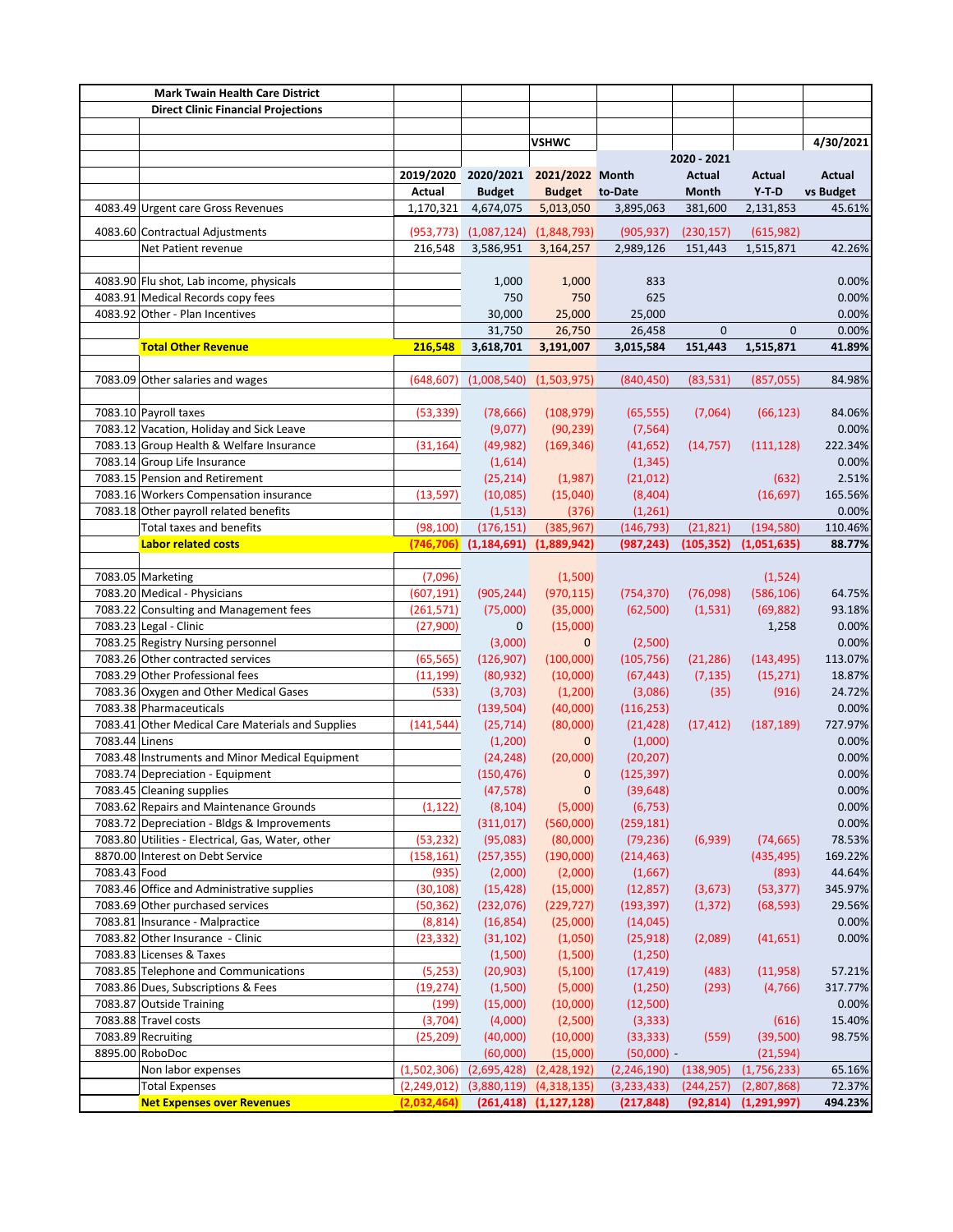|         | <b>Mark Twain Health Care District</b>           |               |                     |               |            |               |               |               |
|---------|--------------------------------------------------|---------------|---------------------|---------------|------------|---------------|---------------|---------------|
|         | <b>Rental Financial Projections</b>              |               |                     | Rental        |            |               |               |               |
|         |                                                  |               |                     |               |            |               |               | 4/30/2021     |
|         |                                                  |               |                     |               |            |               |               |               |
|         |                                                  | 2019/2020     | 2020/2021 2021/2022 |               | Month      | <b>Actual</b> | <b>Actual</b> | <b>Actual</b> |
|         |                                                  | Actual        | <b>Budget</b>       | <b>Budget</b> | to-Date    | <b>Month</b>  | $Y-T-D$       | vs Budget     |
| 9260.01 | Rent Hospital Asset amortized                    | 1,095,293     | 1,092,672           | 1,092,672     | 910,560    | 90,659        | 908,227       | 83.12%        |
|         |                                                  |               | $\Omega$            | $\mathbf{0}$  |            |               |               |               |
|         | <b>Rent Revenues</b>                             | 1,095,293     | 1,092,672           | 1,092,672     | 910,560    | 90,659        | 908,227       | 83.12%        |
|         |                                                  |               |                     |               |            |               |               |               |
| 9520.62 | <b>Repairs and Maintenance Grounds</b>           | (6,079)       | $\mathbf 0$         | $\mathbf 0$   |            |               |               |               |
| 9520.80 | Utilities - Electrical, Gas, Water, other, Phone | (651, 164)    | (758, 483)          | (758, 483)    | (632,069)  | (53, 135)     | (576, 447)    | 76.00%        |
| 9520.72 | Depreciation                                     | (673, 891)    | (148, 679)          | (148, 679)    | (123, 899) | (9, 566)      | (97, 387)     | 65.50%        |
| 9520.82 | Insurance                                        |               |                     |               |            |               |               |               |
|         | <b>Total Costs</b>                               | (1, 331, 134) | (907, 162)          | (907, 162)    | (755,968)  | (62,700)      | (673, 835)    | 74.28%        |
|         |                                                  |               |                     |               |            |               |               |               |
|         | <b>Net</b>                                       | (235, 841)    | 185,510             | 185,510       | 154,592    | 27,958        | 234,393       | 157.40%       |
|         |                                                  |               |                     |               |            |               |               |               |
|         |                                                  |               |                     |               |            |               |               |               |
| 9260.02 | <b>MOB Rents Revenue</b>                         | 220,296       | 251,016             | 251,593       | 209,180    | 17,053        | 160,262       | 63.85%        |
| 9521.75 | MOB rent expenses                                | (240, 514)    | (261, 016)          | (247,095)     | (217, 513) | (19, 229)     | (217, 524)    | 83.34%        |
|         |                                                  |               |                     |               |            |               |               |               |
|         | <b>Net</b>                                       | (20, 218)     | (10,000)            | 4,498         | (8, 333)   | (2, 177)      | (57, 262)     | 572.62%       |
|         |                                                  |               |                     |               |            |               |               |               |
|         |                                                  |               |                     |               |            |               |               |               |
| 9260.03 | Child Advocacy Rent revenue                      | 9,000         | 9,000               | 9,000         | 7,500      | 750           | 7,500         | 83.33%        |
| 9522.75 | Child Advocacy Expenses                          | (297)         | (11,000)            | (11,000)      | (9, 167)   |               | (949)         | 8.63%         |
|         |                                                  |               |                     |               |            |               |               |               |
|         | <b>Net</b>                                       | 8,703         | (2,000)             | (2,000)       | (1,667)    | 750           | 6,551         | $-327.54%$    |
|         |                                                  |               |                     |               |            |               |               |               |
|         |                                                  |               |                     |               |            |               |               |               |
|         | 9260.04 Sunrise Pharmacy Revenue                 |               |                     | 21,600        |            | 1800          | 10800         |               |
|         | 7084.41 Sunrise Pharmacy Expenses                | (2, 174)      | (2, 250)            |               | (1,875)    |               | (3,785)       |               |
|         |                                                  |               |                     |               |            |               |               |               |
|         |                                                  |               |                     |               |            |               |               |               |
|         |                                                  | 1,324,589     | 1,352,688           | 1,374,865     | 1,127,240  | 110,261       | 1,086,789     | 80.34%        |
|         |                                                  | (1,574,119)   | (1, 181, 428)       | (1, 165, 257) | (984, 523) | (81,930)      | (896,093)     | 75.85%        |
|         |                                                  |               |                     |               |            |               |               |               |
|         | <b>Summary Net</b>                               | (249,530)     | 171,260             | 209,608       | 142,717    | 28,332        | 190,697       | 111.35%       |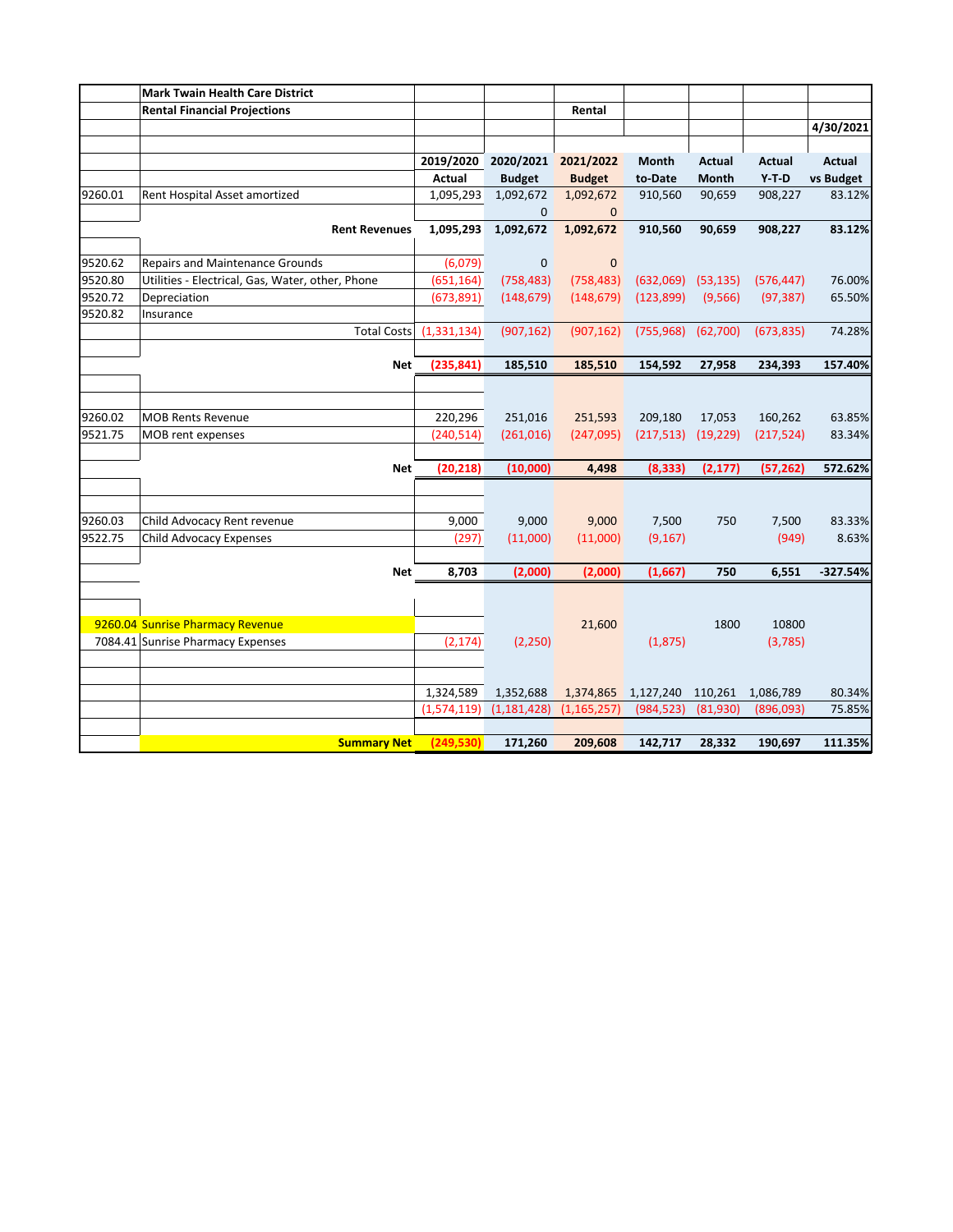| <b>Mark Twain Health Care District</b> |                                        |           |            |               |               |              |              |              |           |
|----------------------------------------|----------------------------------------|-----------|------------|---------------|---------------|--------------|--------------|--------------|-----------|
| <b>Projects, Grants and Support</b>    |                                        |           |            |               |               |              |              |              |           |
|                                        |                                        | 4/30/2021 |            |               |               |              |              |              |           |
|                                        |                                        |           |            |               |               |              |              |              |           |
|                                        |                                        |           |            |               |               |              |              |              |           |
|                                        |                                        |           | 2019/2020  | 2020/2021     | 2021/2022     | <b>Month</b> | Actual       | Actual       | Actual    |
|                                        |                                        |           | Actual     | <b>Budget</b> | <b>Budget</b> | to-Date      | <b>Month</b> | $Y-T-D$      | vs Budget |
|                                        | Project grants and support             |           |            | (31,000)      | (667,000)     | (25, 833)    |              | (14,000)     | 45.16%    |
|                                        |                                        |           |            |               |               |              |              |              |           |
|                                        |                                        |           |            |               |               |              |              |              |           |
|                                        | 8890.00 Foundation                     |           | (465, 163) |               | (628,000)     |              |              |              |           |
|                                        | 8890.00 Veterans Support               |           |            | (5,000)       | $\mathbf{0}$  | (4, 167)     |              | $\mathbf{0}$ |           |
|                                        | 8890.00 Mens Health                    |           |            | (5,000)       | $\mathbf{0}$  | (4, 167)     |              | $\Omega$     |           |
|                                        | 8890.00 Steps to Kick Cancer - October |           |            | (5,000)       | $\mathbf{0}$  | (4, 167)     |              | $\Omega$     |           |
|                                        | 8890.00 Doris Barger Golf              |           |            | (2,000)       | $\mathbf{0}$  | (1,667)      |              | $\mathbf{0}$ |           |
|                                        | 8890.00 Stay Vertical                  |           |            | (14,000)      | (14,000)      | (11,667)     |              | (14,000)     | 100.00%   |
|                                        | 8890.00 Golden Health Grant Awards     |           |            |               |               |              |              |              |           |
|                                        | 8890.00 High School ROP (CTE) Program  |           |            |               | (25,000)      |              |              |              |           |
|                                        | <b>Project grants and support</b>      |           | (465, 163) | (31,000)      | (667,000)     | (25, 833)    | 0            | (14,000)     | 45.16%    |